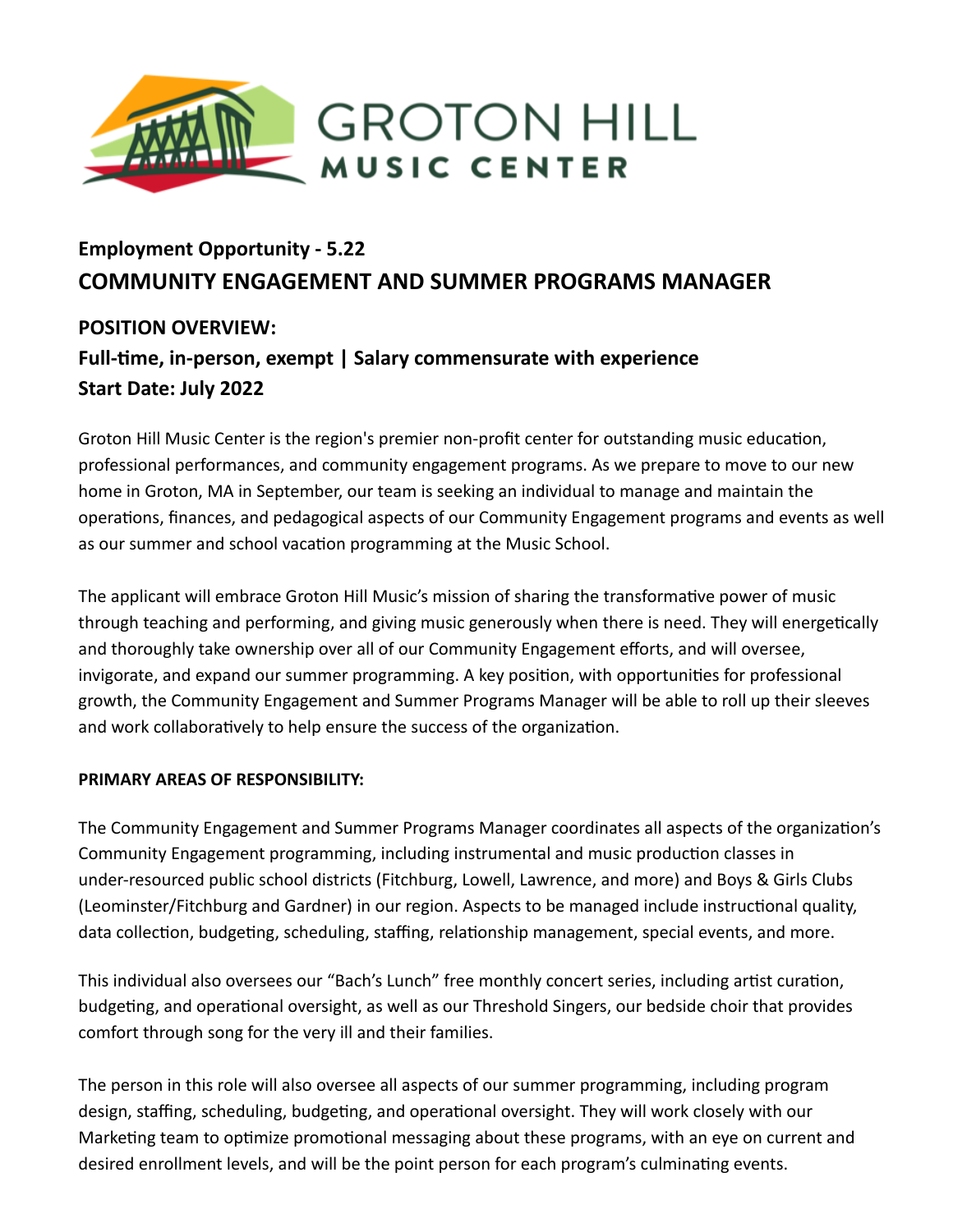A growth and flexibility mindset, as well as a collegial and collaborative approach, are critical to success in this role. This position is part of the management team of our Music School, and as such will be asked to help plan and run critical School events as appropriate.

## **KEY TASKS AND RESPONSIBILITIES:**

## Community Engagement programs:

- Hire, support, and evaluate all Community Engagement teachers. This will require regular travel to program sites to observe, provide feedback, and follow up with our teachers as they elevate their performance.
- Create and maintain relationships with key stakeholders related to our Community Engagement programs, including but not limited to public school district superintendents, principals, arts coordinators, school-based music teachers, afterschool and community program administrators, and more.
- Design and implement data collection systems measuring student growth in our offsite music education programs.
- Collaboratively design educational program schedules with on-site stakeholders, with an eye toward scalability, consistency, and setting up both teachers and students for success.
- Maintain Community Engagement program budgets. This includes planning for and managing all personnel and materials expenses, and proactively enforcing balances due from partner organizations if and when appropriate.
- Work collaboratively with our Development team on continuing and new grant opportunities in order to fund new and existing Community Engagement programs, and on donor stewardship as appropriate.
- Oversee all operational, financial, and communicational aspects of special events involving school-based and adult community ensembles who will be invited to perform or attend concerts in our Concert Hall.
- Proactively plan and communicate with Groton Hill colleagues across departments (School, Marketing, Development, etc.).
- Maintain clear and consistent systems for documentation, organization, and communication to be shared with all relevant Groton Hill stakeholders.
- Explore and generate new mission-aligned partnerships that are feasible, scalable, and financially sustainable for Groton Hill.

## Summer programs:

- Oversee all programmatic, operational, financial, and communicational aspects of our summer programs.
- Evaluate and propose appropriate changes to all current summer programming based on our enrollment data, current trends at peer organizations around the country, and other sources.
- Design and oversee new summer programs, including those tied to performance festivals in genres such as bluegrass, jazz, and more.
- Maintain summer program budgets. This includes planning for and managing all personnel and materials expenses.
- Hire, support, and evaluate all summer program teachers.
- Proactively plan and communicate with Groton Hill colleagues across departments (Music School, Marketing, Development, etc.).
- Maintain clear and consistent systems for documentation, organization, and communication to be shared with all relevant stakeholders.
- Work with our partners at Lawrence Academy to design, implement, and oversee residential aspects of our summer programming (to begin in 2024).